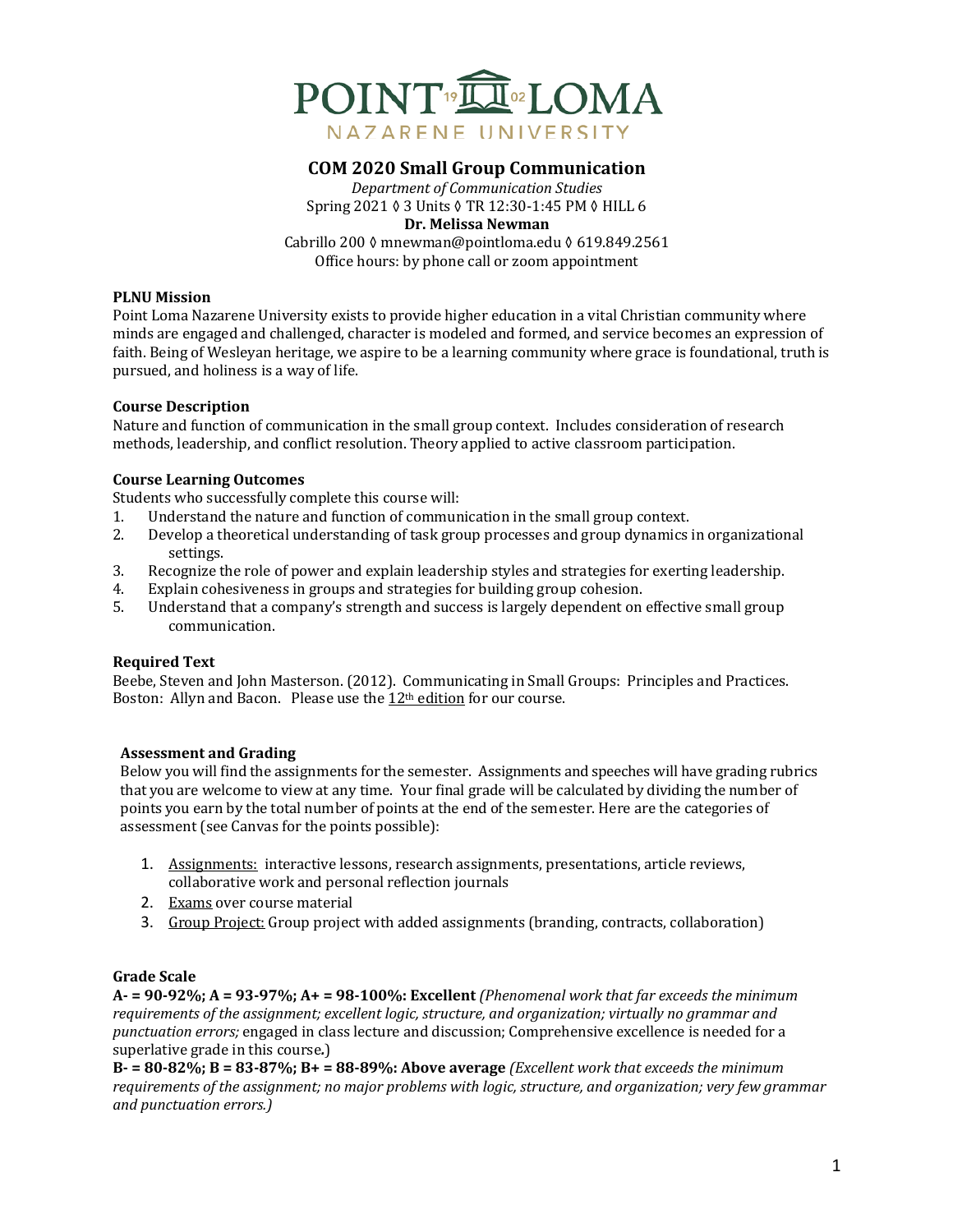$C - 70 - 72\%$ ;  $C = 73 - 77\%$ ;  $C + 78 - 79\%$ : Average (*Good work that meets the minimum requirements of the* assignment; may have minor problems with logic, structure, and organization; may have some grammar and *punctuation errors; midpoint between extremes of excellence and failure.)*

 $D = 60-62\%$ ;  $D = 63-67\%$ ;  $D = 68-69\%$ ; Below average *(Poor work that does not fully meet the minimum requirements of the assignment; may have some problems with logic, structure, and organization; grammar and punctuation errors may hinder meaning.)*

**F** = 59% and below: Failure (*Poor work that does not fulfill the assignment; may have serious problems with logic, structure, and organization; grammar and punctuation errors may obscure meaning.*)

## **Method of Instruction/Course Norms**

- 1. PLNU's reopening plan was approved by San Diego County as a result of robust protocols to keep everyone safe. These protocols required significant investments in testing equipment, tracing resources, sanitation supplies and schedules, technology enhancements in our classrooms, plexiglass protection, and extensive changes and additions to our campuses to accommodate social distancing. Students are expected to follow the protocols at all times.
- 2. During our in-person class we will wear cloth face masks and maintain social distance.
- 3. For group work, students will have the option to work in-person (following protocols) or virtually.
- 4. All written work must be typed, and attention should be paid to form (including grammar, punctuation, spelling, and general appearance) as well as content.
- 5. Late work will be accepted with a point reduction for *one week*. The exception to this is for illness verified by the DRC.
- 6. Integrity is of great importance. Plagiarism of any sort will not be tolerated and will result in a grade of "F" for the project and possibly the course.
- 7. Please check your PLNU email account daily. This is the way that I will most frequently communicate with you outside of class, and it's also the way the university distributes important information.
- 8. The subject librarian for Communication, Anne-Elizabeth Powell, is available to help you with planning and organizing your research, as well as locating resources for your class assignments. She can be reached at apowell@pointloma.edu or 619-849-2208.
- 9. We will not maintain an "always on" mentality as it's not a sustainable way to conduct our work this semester. To that end, I am committed to responding to emails within 24 hours (and on Mondays for emails sent to me Fri-Sun).
- 10. This syllabus serves as the contract between the students and professor. Your continued enrollment in the course serves as agreement to abide by the policies and information set forth here. Please do not expect exceptions to be made for you.

## **Course Schedule**

Please note, this schedule may change depending on our circumstances. If I must quarantine, we will have class on zoom. Any changes will be posted on Canvas and announced in class. Rest assured, I will not spring any new assignments or work on you at the last minute.

| Date                                               | Plan                                                                                                         | Work for the Week                                                                                                                |  |  |
|----------------------------------------------------|--------------------------------------------------------------------------------------------------------------|----------------------------------------------------------------------------------------------------------------------------------|--|--|
| <b>Foundations of Group and Team Communication</b> |                                                                                                              |                                                                                                                                  |  |  |
| Week 1<br>March 1-5                                | Course Introduction<br>and Expectations<br>Reading and Discussion<br>Intro to Group Communication<br>Lecture | Read Syllabus and Text Overview<br>Course Introduction<br>Read chapter 1<br>Interactive Lesson<br>"Are You a Team Player" survey |  |  |
| Week 2<br>March 8-13                               | Chapter 1: Introducing Group and<br>Principles                                                               | Read chapter 2<br>Watch Ted Talk<br>Post on Discussion Board<br>Interactive Lesson<br>Collaborative Work                         |  |  |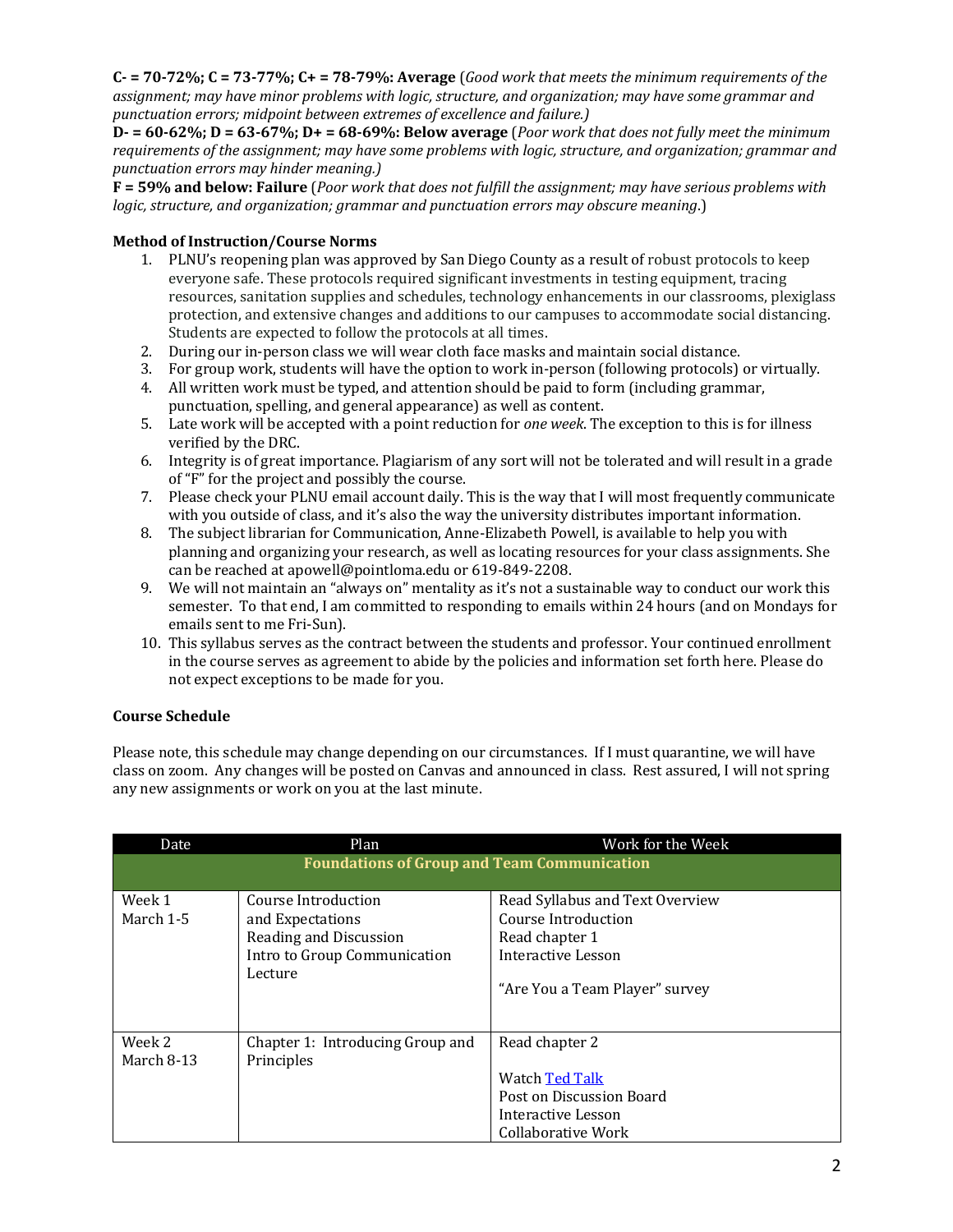| Week 3<br><b>March 15-19</b>                 | Chapter 2: Small Group<br><b>Communication Theory</b> | Read chapter 3                                                                                  |  |  |
|----------------------------------------------|-------------------------------------------------------|-------------------------------------------------------------------------------------------------|--|--|
|                                              | "New Science of Building Great<br>Teams"              | Interactive Lesson<br><b>Collaborative Work</b><br>Read article and respond on Discussion Board |  |  |
|                                              | *No class March 16                                    |                                                                                                 |  |  |
| Week 4                                       |                                                       |                                                                                                 |  |  |
| <b>March 22-27</b>                           | Chapter 3: Group Development                          | <b>Interactive Lesson</b><br><b>Collaborative Work</b><br>Study for Exam 1                      |  |  |
| Week 5<br>Mar 29-April 1                     | Exam 1 (Chapters 1-3)                                 | Take Exam 1<br>Read chapter 4                                                                   |  |  |
|                                              | Chapter 4: Preparing to<br>Collaborate                | <b>Collaborative Work</b>                                                                       |  |  |
| <b>Managing Group and Team Relationships</b> |                                                       |                                                                                                 |  |  |
| Week 6                                       | Chapter 5: Relating to Others in                      | <b>Interactive Lesson</b>                                                                       |  |  |
| April 5-9                                    | Groups                                                | <b>Collaborative Work</b>                                                                       |  |  |
|                                              |                                                       | Individual Assignment: Read & Respond to<br>"Creating an Extraordinary Group"                   |  |  |
|                                              |                                                       | by Bellman and Ryan                                                                             |  |  |
|                                              |                                                       | Read chapters 5 & 6                                                                             |  |  |
|                                              |                                                       | Study for Exam 2                                                                                |  |  |
|                                              |                                                       |                                                                                                 |  |  |
| Week 7                                       | Chapter 6: Improving Group                            | <b>Interactive Lesson</b>                                                                       |  |  |
| April 12-16                                  | Climate                                               | Individual Assignment- Promo Piece<br><b>Collaborative Work</b>                                 |  |  |
|                                              | Exam 2 (Chapters 4-6)                                 | Read chapters 6 & 7                                                                             |  |  |
|                                              |                                                       | Prepare for Exam 2                                                                              |  |  |
|                                              |                                                       | <b>Group Selection Preferences</b>                                                              |  |  |
| Week 8                                       | Chapter 7: Enhancing Group and                        | <b>Interactive Lesson</b>                                                                       |  |  |
| April 19-24                                  | <b>Team Communication Skills</b>                      | Collaborative Work                                                                              |  |  |
|                                              |                                                       | Read article "Getting Virtual Teams Right"<br>Initial Group Meeting (and Assignment)            |  |  |
|                                              |                                                       | Read chapter 8                                                                                  |  |  |
| Week 9                                       | Chapter 8: Managing Conflict                          | <b>Interactive Lesson</b>                                                                       |  |  |
| April 26-29                                  |                                                       | <b>Submit TIP and Team Contracts</b>                                                            |  |  |
|                                              |                                                       | TIP presentations<br>Read chapter 9                                                             |  |  |
|                                              |                                                       | Journal Submission                                                                              |  |  |
|                                              |                                                       |                                                                                                 |  |  |
| Week 10<br>May 3-7                           | Chapter 9: Leadership                                 | Interactive Lesson<br>Collaborative Work - progress report                                      |  |  |
|                                              |                                                       | Read chapters 10 & 11                                                                           |  |  |
|                                              |                                                       | Work on Group Project and submit update                                                         |  |  |
| Week 11                                      | Chapters 10 & 11: Making                              | Interactive Lessons on Chapters 10 & 11                                                         |  |  |
| May 10-14                                    | Decisions and Problem Solving                         | <b>Collaborative Work</b>                                                                       |  |  |
|                                              |                                                       | Read chapter 12<br>Work on Group Project                                                        |  |  |
|                                              |                                                       |                                                                                                 |  |  |
|                                              | <b>Managing Group and Team Tasks</b>                  |                                                                                                 |  |  |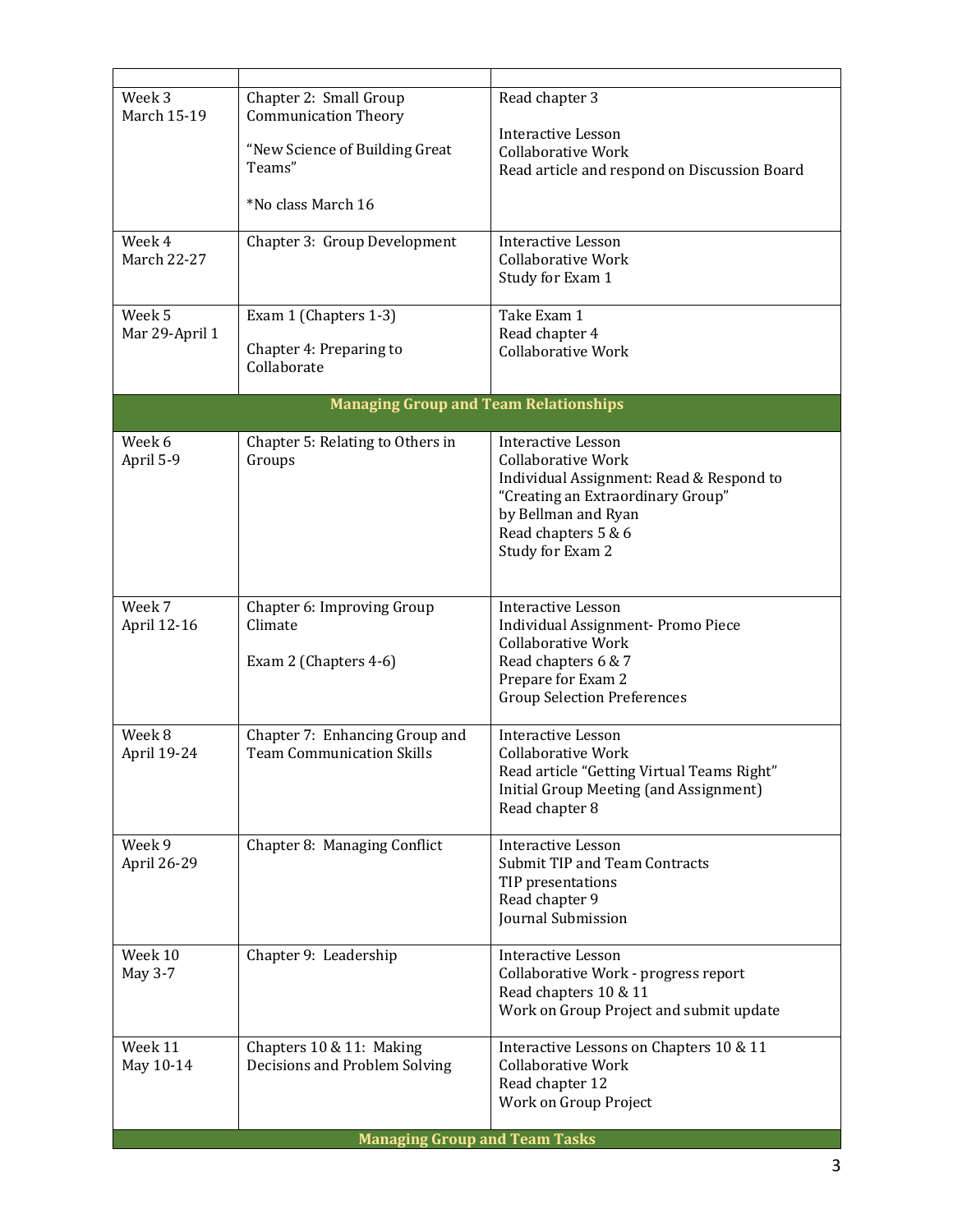| Week 12<br>May 17-22     | Chapter 12: Enhancing Creativity<br>in Groups | Interactive Lesson on Chapter 12<br><b>Collaborative Work- Professor Meetings</b>      |
|--------------------------|-----------------------------------------------|----------------------------------------------------------------------------------------|
|                          |                                               |                                                                                        |
| Week 13<br>May 24-29     | Exam 3                                        | Take Exam 3<br>Complete Group Project<br><b>Collaborative Work- Professor Meetings</b> |
| Week 14<br>May 31-June 4 | <b>Group Presentations</b>                    | Submit Journal Response<br>Course wrap up, group grading and evaluation                |

#### **University Notifications**

#### *Attendance & Participation*

Regular and punctual attendance at all classes is considered essential to optimum academic achievement. If the student is absent from more than 10 percent of class meetings (including online sessions), the faculty member has the option of filing a written report which may result in deenrollment. If the absences exceed 20 percent, the student may be de-enrolled without notice. If the date of de-enrollment is past the last date to withdraw from a class, the student will be assigned a grade of W or WF consistent with university policy in the grading section of the catalog. For further information please reference the Academic Policies in the academic catalog.

#### *Course Credit Hour Information*

In the interest of providing sufficient time to accomplish the stated Course Learning Outcomes, this class meets the PLNU credit hour policy for a 3-unit class delivered over 15 weeks. It is anticipated that students will spend a minimum of 37.5 participation hours per credit hour on their coursework. For this course, students will spend an estimated 113 total hours meeting the course learning outcomes. The time estimations are provided in the Canvas modules.

#### *State Authorization*

State authorization is a formal determination by a state that Point Loma Nazarene University is approved to conduct activities regulated by that state. In certain states outside California, Point Loma Nazarene University is not authorized to enroll online (distance education) students. If a student moves to another state after admission to the program and/or enrollment in an online course, continuation within the program and/or course will depend on whether Point Loma Nazarene University is authorized to offer distance education courses in that state. It is the student's responsibility to notify the institution of any change in his or her physical location. Refer to the map on State Authorization to view which states allow online (distance education) outside of California.

#### *Incompletes and Late Assignments*

All assignments are to be submitted/turned in by the beginning of the class session when they are due—including assignments posted in Canvas. Incompletes will only be assigned in extremely unusual circumstances.

## *PLNU Copyright Policy*

Point Loma Nazarene University, as a non-profit educational institution, is entitled by law to use materials protected by the US Copyright Act for classroom education. Any use of those materials outside the class may violate the law.

## *PLNU Academic Honesty Policy*

Students should demonstrate academic honesty by doing original work and by giving appropriate credit to the ideas of others. Academic dishonesty is the act of presenting information, ideas, and/or concepts as one's own when in reality they are the results of another person's creativity and effort. A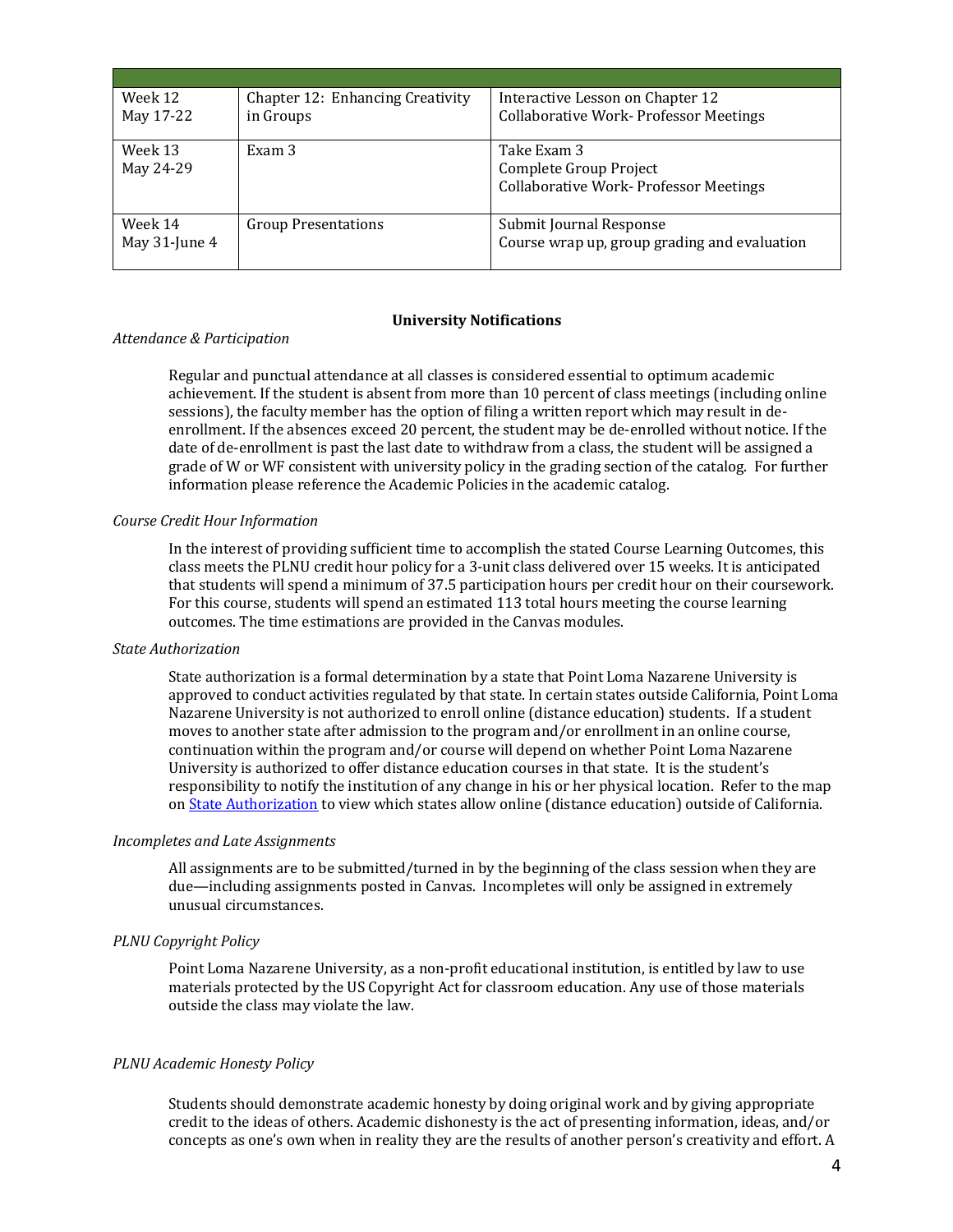faculty member who believes a situation involving academic dishonesty has been detected may assign a failing grade for that assignment or examination, or, depending on the seriousness of the offense, for the course. Faculty should follow and students may appeal using the procedure in the university Catalog. See Academic Policies for definitions of kinds of academic dishonesty and for further policy information.

#### *PLNU Academic Accommodations Policy*

While all students are expected to meet the minimum standards for completion of this course as established by the instructor, students with disabilities may require academic adjustments, modifications or auxiliary aids/services. At Point Loma Nazarene University (PLNU), these students are requested to register with the Disability Resource Center (DRC), located in the Bond Academic Center  $(DRC@pointloma.edu or 619-849-2486)$ . The DRC's policies and procedures for assisting such students in the development of an appropriate academic adjustment plan (AP) allows PLNU to comply with Section 504 of the Rehabilitation Act and the Americans with Disabilities Act. Section 504 prohibits discrimination against students with special needs and guarantees all qualified students equal access to and benefits of PLNU programs and activities. After the student files the required documentation, the DRC, in conjunction with the student, will develop an AP to meet that student's specific learning needs. The DRC will thereafter email the student's AP to all faculty who teach courses in which the student is enrolled each semester. The AP must be implemented in all such courses.

If students do not wish to avail themselves of some or all of the elements of their AP in a particular course, it is the responsibility of those students to notify their professor in that course. PLNU highly recommends that DRC students speak with their professors during the first two weeks of each semester about the applicability of their AP in that particular course and/or if they do not desire to take advantage of some or all of the elements of their AP in that course.

## *PLNU Attendance and Participation Policy*

Regular and punctual attendance at all **synchronous** class sessions is considered essential to optimum academic achievement. If the student is absent for more than 10 percent of class sessions (virtual or face-to-face), the faculty member will issue a written warning of de-enrollment. If the absences exceed 20 percent, the student may be de-enrolled without notice until the university drop date or, after that date, receive the appropriate grade for their work and participation. In some courses, a portion of the credit hour content will be delivered **asynchronously** and attendance will be determined by submitting the assignments by the posted due dates. See Academic Policies in the Undergraduate Academic Catalog. If absences exceed these limits but are due to university excused health issues, an exception will be granted.

## *Asynchronous Attendance/Participation Definition*

A dav of attendance in asynchronous content is determined as contributing a substantive note, assignment, discussion, or submission by the posted due date. Failure to meet these standards will result in an absence for that day. Instructors will determine how many asynchronous attendance days are required each week.

## *Spiritual Care*

Please be aware PLNU strives to be a place where you grow as whole persons. To this end, we provide resources for our students to encounter God and grow in their Christian faith.

If students have questions, a desire to meet with the chaplain or have prayer requests you can contact the **Office of Spiritual Development**.

## *Use of Technology*

In order to be successful in the online environment, you'll need to meet the minimum technology and system requirements; please refer to the *Technology and System Requirements* information.